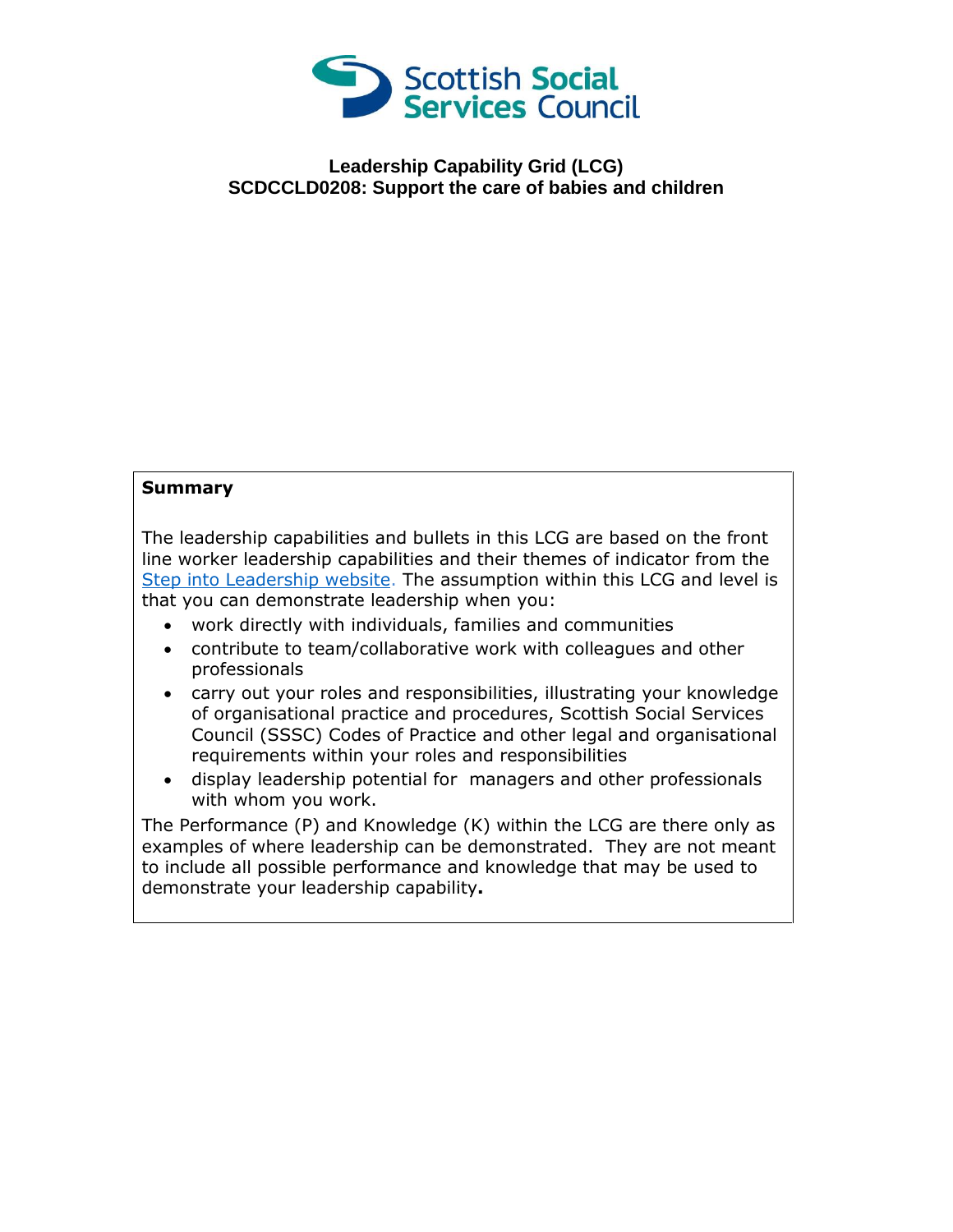

## **Leadership Capability Grid (LCG) SCDCCLD0208: Support the care of babies and children**

| Leadership<br>capabilities                 | When supporting the care of babies and children you can<br>demonstrate leadership capabilities by:                                                                                                                                                                                                                                                                                                                                                                                                                                                                                                                                                                                                                     |
|--------------------------------------------|------------------------------------------------------------------------------------------------------------------------------------------------------------------------------------------------------------------------------------------------------------------------------------------------------------------------------------------------------------------------------------------------------------------------------------------------------------------------------------------------------------------------------------------------------------------------------------------------------------------------------------------------------------------------------------------------------------------------|
| <b>Vision</b>                              | Providing a vision for those with whom you work and your<br>organisation when you:<br>See how best to make a difference when providing active support<br>$(P8, 9, 12, 14, 28, 40; K14, 15, 17, 18, 19, 20, 37-41)$<br>Communicate and promote ownership of the vision when working<br>with others $(P9; K20)$ and when recording and reporting<br>$(P8, 32, 40; K20, 37-41)$<br>• Promote social service values through active participation and<br>personalisation $(P2,8,9 K2,14,20)$ and when recording and<br>reporting (P8,32,40; K20,37-41)<br>See the bigger picture when demonstrating knowledge and practice<br>of organisational, local and national policies and procedures<br>$(P2,8,15,24,26; K20,37-41)$ |
| <b>Motivating</b><br>and inspiring         | Motivating and inspiring others when you:<br>Inspire people by personal example $(K14)$<br>Recognise and value the contribution of others $(K9, 10, 20)$<br>$\bullet$<br>• Support the creation of a learning and performance culture<br>(K17, 20, 30, 31)                                                                                                                                                                                                                                                                                                                                                                                                                                                             |
| <b>Empowering</b>                          | Empowering people when you:<br>• Enable leadership at all levels $(P9; K 20)$<br>• Support the creation of a knowledge and management culture by<br>seeking and providing information to enable understanding $(P8,9)$ ;<br>K14,20)<br>Promote professional autonomy (P9; K20)                                                                                                                                                                                                                                                                                                                                                                                                                                         |
| <b>Collaborating</b><br>and<br>influencing | Collaborating and influencing when you:<br>• Promote partnership working (P9; K20)<br>Influence people $(P9; K20)$<br>Understanding and valuing the perspectives of others ( $P9$ ; K20)                                                                                                                                                                                                                                                                                                                                                                                                                                                                                                                               |
| <b>Creativity</b><br>and<br>innovation     | Using creativity and innovations in your work when you:<br>See opportunities to do things differently (P22,28,30; K 14,18,19)<br>Promote creativity, and innovation (P22,28,30; K 14,18,19)                                                                                                                                                                                                                                                                                                                                                                                                                                                                                                                            |